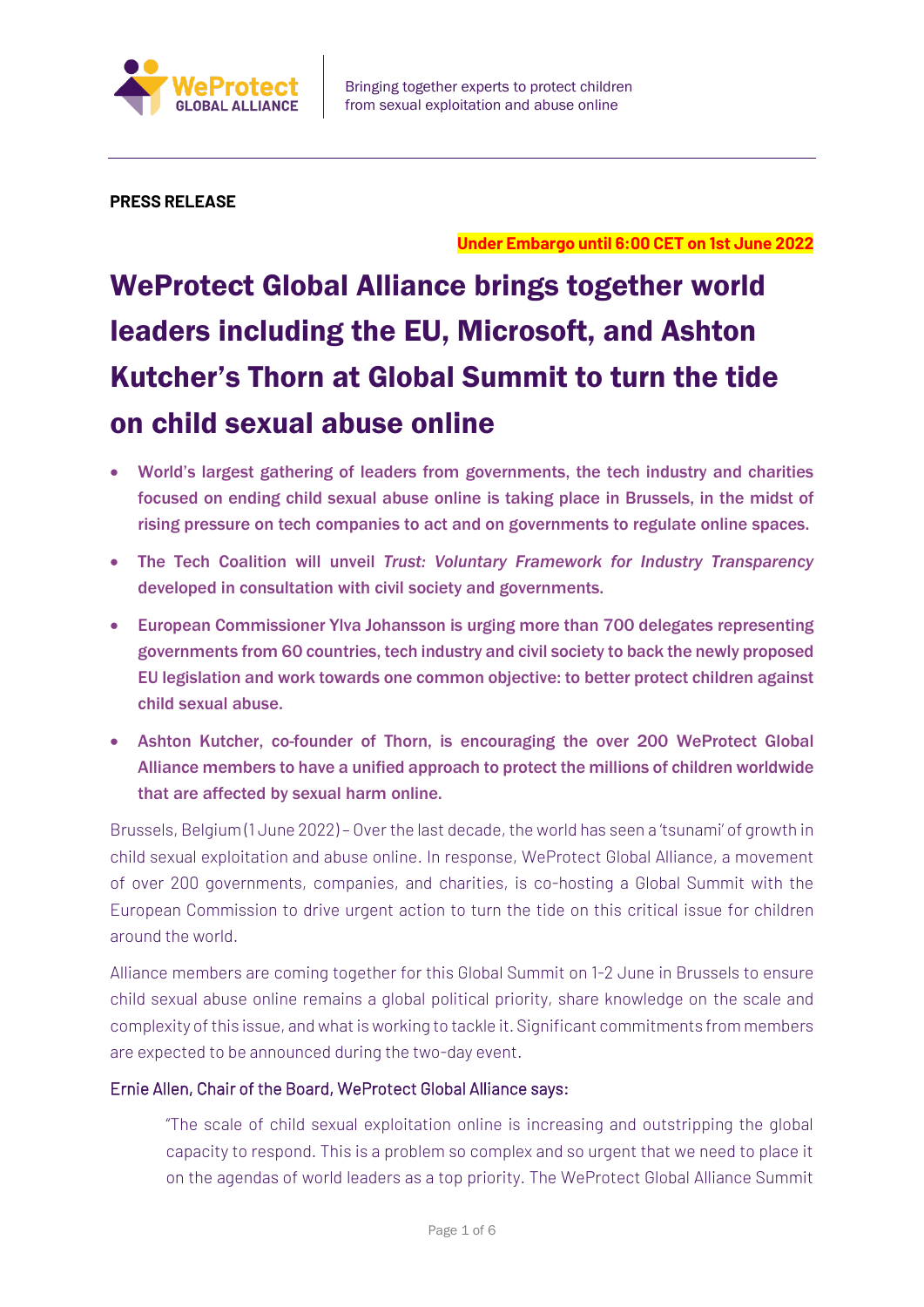

is doing that by bringing together high-level decision makers to leverage skills and resources to produce tangible solutions and commitments that will keep all children safe."

WeProtect Global Alliance recently launched their latest [Global Threat Assessment Report,](https://www.weprotect.org/global-threat-assessment-21/) detailing the extent and scope of the threat of child sexual exploitation online, calling for a new approach to reduce the risk to children and prevent abuse before it happens.

The report revealed how child abuse online is a borderless issue affecting minors living everywhere: over half of all survey respondents across 54 countries expressed that they have experienced at least one form of online sexual harm.

WeProtect Global Alliance members are actively participating in the Summit, with concrete commitments and announcements, showing how the forum plays a key role in elevating the conversation on this critical issue and driving further action:

- EU Commissioner Ylva Johansson's participation in the Summit reiterates that protecting children against child sexual abuse is a priority for the European Commission and stresses the importance of the newly proposed legislation, which would notably make it mandatory for relevant online service providers to detect abuse and report it to a new independent EU Centre to prevent and combat child sexual abuse.
- The Tech Coalition, representing 27 global tech companies, is unveiling *Trust: Voluntary Framework for Industry Transparency* during the Global Summit. The development of this Framework, in consultation with civil society and governments, represents a step forward in the pursuit of greater industry transparency and accountability on responses to child sexual abuse online. Tech Coalition members include Microsoft, Google, TikTok, Meta, PayPal, Twitter, and Apple, among others.
- Adult survivors of childhood sexual violence, who will be represented by delegates from the Brave Movement, are announcing the launch of a Global Day of Action on June 9. They are mobilising survivors and allies around the world to call on the G7 to invest billions and make transformative commitments to end childhood sexual violence everywhere and for every child, including a demand to legislate on a child-rights-driven approach to online end-to-end digital encryption.

A Summit Communiqué will be published following the event. It will include key commitments and announcements from WeProtect Global Alliance members, as well as drawing on the findings and recommendations from the new 'Framing the Future Report' carried out in partnership with UNICEF, reviewing the national responses to child sexual abuse online across 42 Alliance countries, launched at the Global Summit.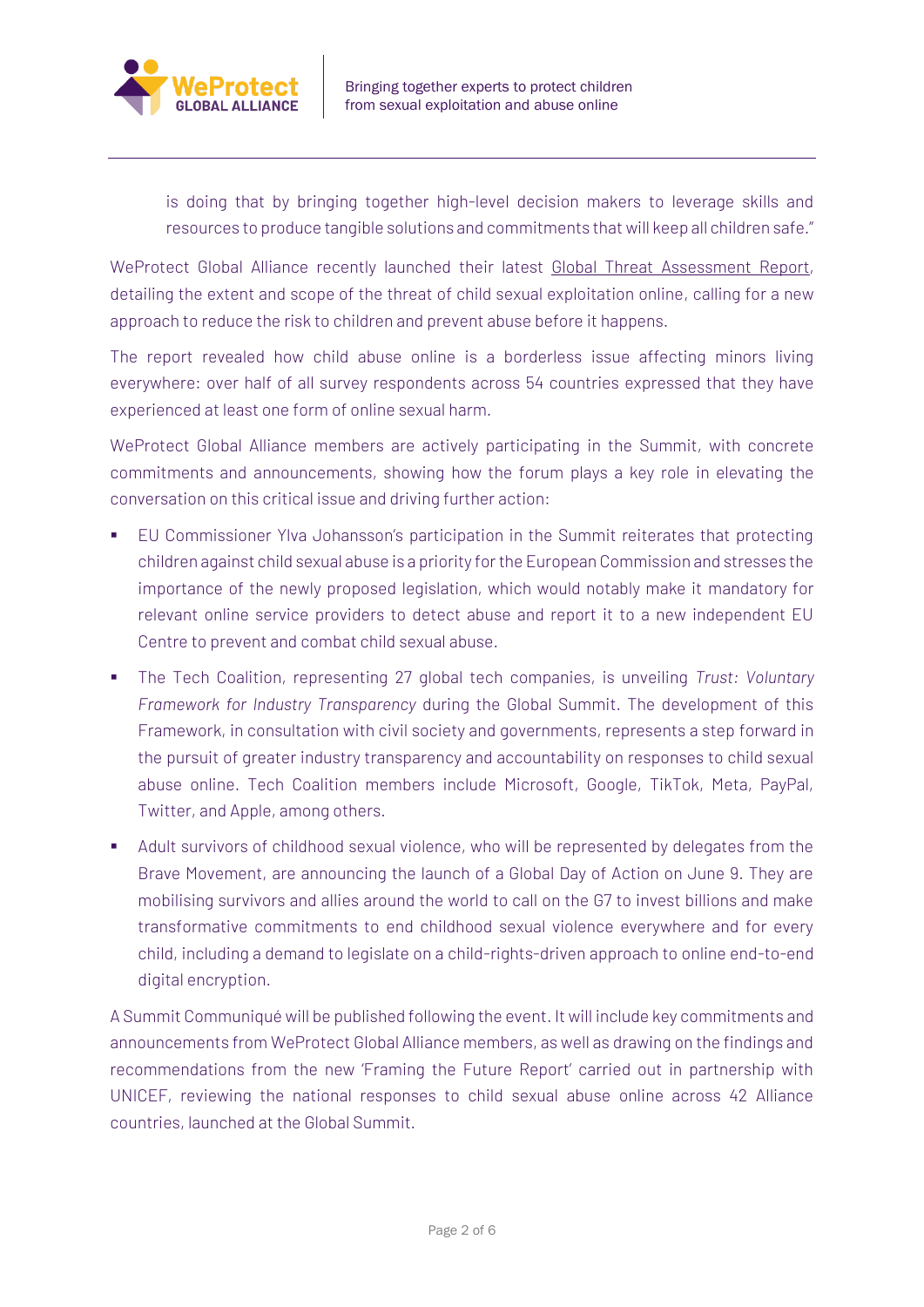

#### Iain Drennan, Executive Director, WeProtect Global Alliance concludes:

"Child sexual exploitation and abuse online is increasing at a rapid rate and a step change is required in the collective response to create safe online environments for children. WeProtect Global Alliance and our members know that there is much work to be done, and the commitments made during the Global Summit underline that deeper collaboration is the only way turn the tide on this important global issue."

## Supporting quotes

#### Ylva Johansson, European Commissioner for Home Affairs:

"Protecting children online and offline is our responsibility as adults, and my responsibility as a politician. I have tabled proposals that are clear, targeted, and proportionate. That means an obligation for providers to detect, report, remove and block child sexual abuse material; and an EU centre to help these efforts and support the victims."

## Markus Richter, State Secretary at the Federal Ministry of the Interior and Community and Commissioner for Information Technology of Germany:

"The fight against sexual abuse of children is one of an international level. Therefore, we welcome the initiative of the EU to launch a new regulation to combat child sexual abuse as this will be a huge step not only for Europe, but for the world. The German government is putting this topic on top of the list of its presidency of G7. We will work together on how we can improve and develop more efficient networks and instruments to fight against this issue."

#### Davor Božinović, Deputy Prime Minister and Minister of the Interior of Croatia:

"It is precisely due to the alarming situation when it comes to child abuse online that I am particularly thankful to the Commission for launching the new legislative proposal, which also sets ground for the establishment of the EU Centre on Child Sexual Abuse. In its implementation, we are ready to further enhance the cooperation with Internet service providers on a similar basis as to the one which we have already set in the context of the TCO regulation."

#### Cornelius Williams, Director, Child Protection, Programme Group, UNICEF:

"Every day there are new tragic cases to remind us that no country or region is immune from the threat of online child sexual abuse. Nationally representative surveys with children across 12 countries during 2020-2021 show that up to 20 per cent of children suffered online sexual exploitation and abuse in the past year. We are working in all regions of the world to address this serious violation of children's rights. I've seen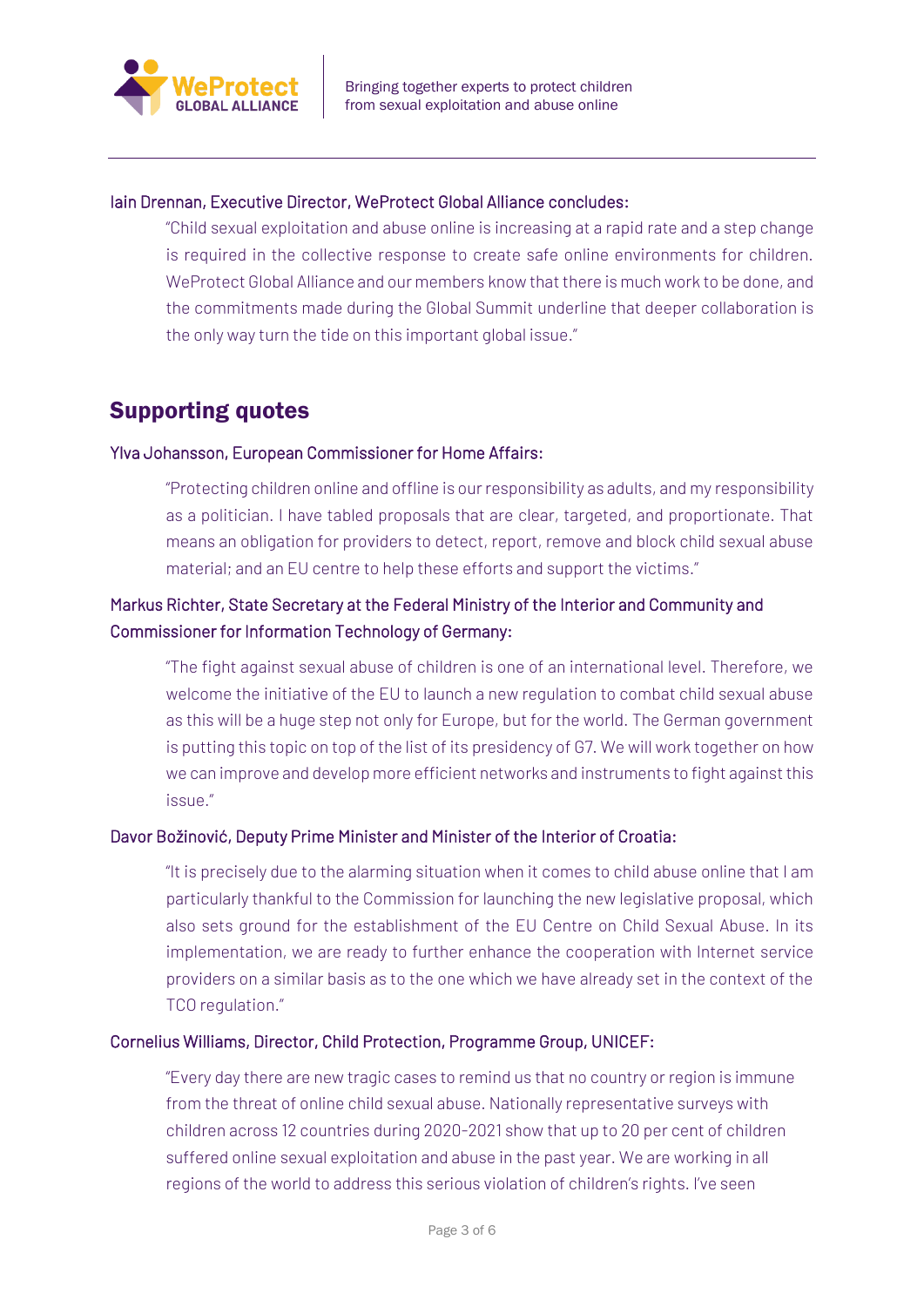

impressive progress in many countries, but gaps remain. It's only through multisectoral and comprehensive action that we will be able to make a difference. The WeProtect Global Alliance and its model national response framework are critical for driving forward this collective action."

#### Mama Fatima Singhateh, UN Special Rapporteur on the Sale and Sexual Exploitation of Children:

"We are witnessing today a serious problem at a very critical time. Given the transnational nature of online child sexual abuse offences, addressing this issue requires a holistic approach and commitment from all stakeholders to keep children safe. We therefore all have a role to play to addressing this scourge and we can only succeed if we all work together."

#### Dr Paul Zeitz, survivor and Executive Coordinator of the Brave Movement:

"Survivors of childhood sexual violence and our allies from all over the world have backed our #BeBrave Call to Action and G7 global petition, informed by national survivor movements in over 20 countries. The #BeBrave Global Day of Action on June 9, 2022, that we are announcing during the WeProtect Alliance Global Summit will call on G7 leaders to be brave and take bold action to end childhood sexual violence when they meet in June."

#### Alexandra Evans, Director of Safety Public Policy, Europe, TikTok:

"Child sexual exploitation and abuse is a global challenge that requires an urgent and sustained collective response. We are proud members of the WeProtect Global Alliance who share our mission to end child sexual exploitation online and we value the important cross-stakeholder collaboration made possible through their Global Summit."

#### Jacqueline Beauchere, Global Head of Platform Safety, Snap Inc.:

"Snap has a long-standing commitment to combating child sexual abuse material (CSAM) on our platform. The exploitation of any member of our community, especially young people and minors, is illegal, unacceptable, and explicitly prohibited by our Community Guidelines. We use the latest technologies and develop our own tools to detect, disrupt, remove and report illegal content and activity. We also fight back against such abuse through public awareness-raising and education, and cross-platform and multi-sector collaboration. The WeProtect Global Alliance Summit is a great example of the multi-party cooperation and collaboration necessary to help stop these heinous crimes."

#### Sean Litton, Executive Director, Tech Coalition said:

"When we launched Project Protect, our Members pledged to increase transparency and accountability in their efforts to combat online sexual exploitation and abuse of children,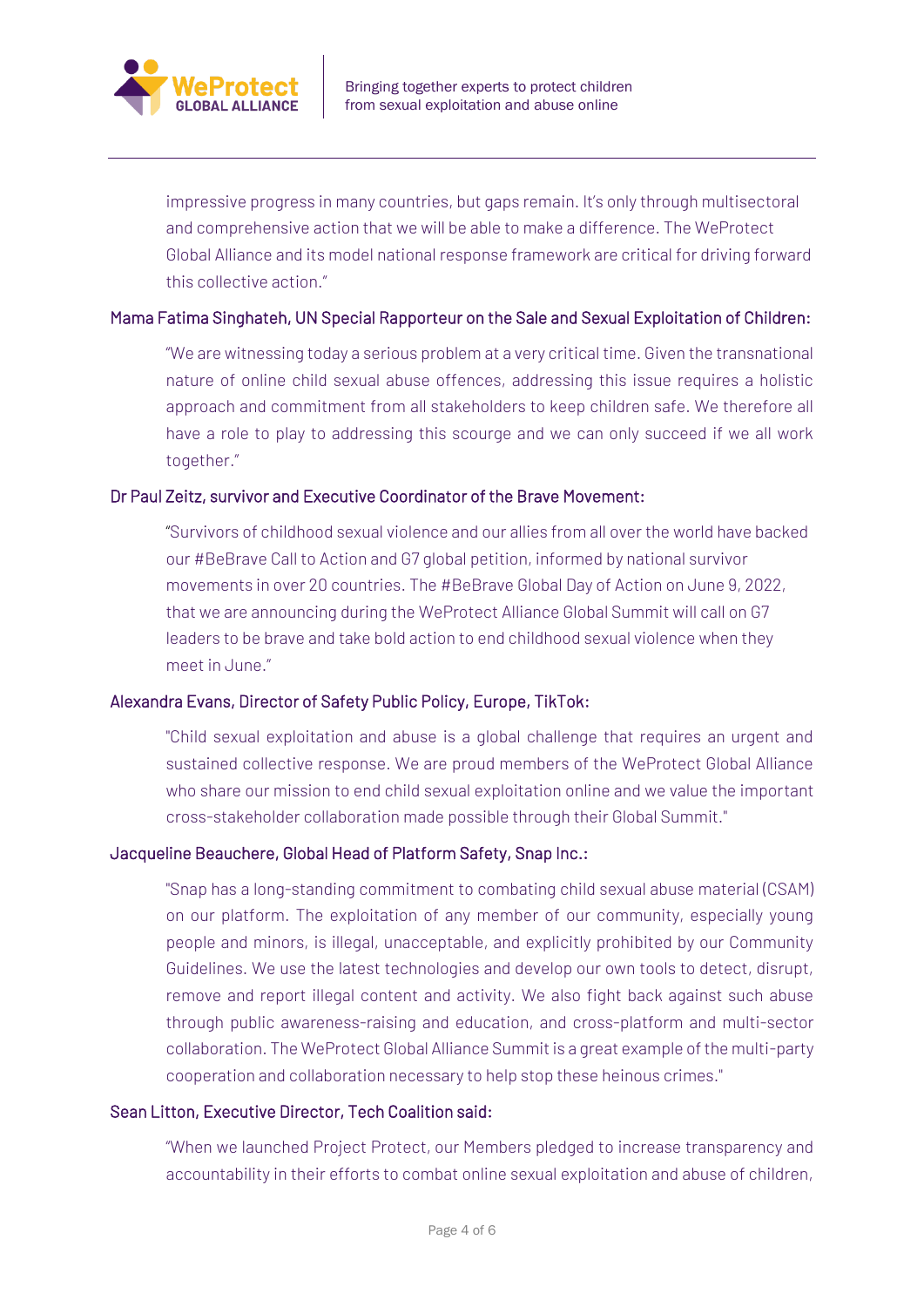

and this Framework is a critical step in seeing those efforts through. Transparency is imperative to both our understanding of how sexual exploitation and abuse is manifested online and to driving effective measures to combat it. I am proud of the work our industry Members have put into the creation of this framework, and grateful to the industry, civil society, and government leaders whose feedback was crucial to its development. I continue to be inspired by industry's commitment to combating the sexual exploitation and abuse of children online and look forward to supporting them in their efforts as leader of this Coalition."

# Global Summit 2022 content

To access the latest content, information and developments on the Global Summit 2022 click [here](https://www.weprotect.org/globalsummit2022/) and follow the hashtag #TurnTheTide on social media.

# Media enquiries

Marianna Scamballi, Communications Director Action Global Communications +357 22 818 884 / +357 99 245 752 [marianna.s@actionprgroup.com](mailto:marianna.s@actionprgroup.com)

Jess Lishak, Head of Communications and Engagement WeProtect Global Alliance +44 (0) 7981 956079 [jess@weprotectga.org](mailto:jess@weprotectga.org)

# Notes to Editors

## WeProtect Global Alliance

WeProtect Global Alliance brings together experts from government, the private sector and civil society to protect children from sexual exploitation and abuse online.

The Alliance generates political commitment and practical approaches to make the digital world safe and positive for children, preventing sexual abuse and long-term harm.